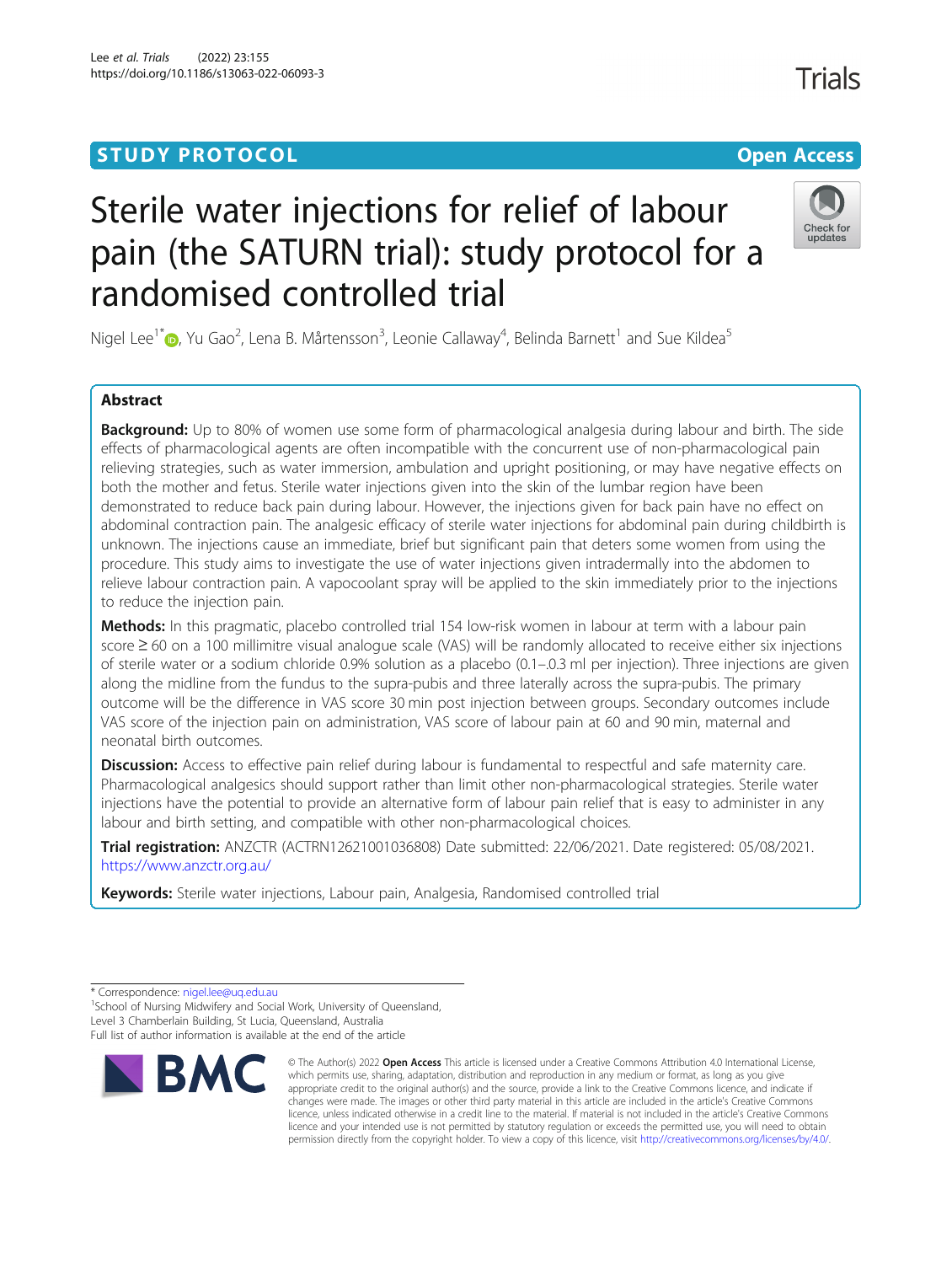#### Administrative information

| Title                                                         | Sterile water injections for relief of labour<br>pain (the SATURN trial): Study protocol<br>for a randomised controlled trial                                                                                                                                                                                                                                                                                                                                                                                                                                                                                     |  |  |
|---------------------------------------------------------------|-------------------------------------------------------------------------------------------------------------------------------------------------------------------------------------------------------------------------------------------------------------------------------------------------------------------------------------------------------------------------------------------------------------------------------------------------------------------------------------------------------------------------------------------------------------------------------------------------------------------|--|--|
| Trial registration                                            | anzctr.org.au (ACTRN12621001036808)<br>Date submitted: 22/06/2021. Date<br>reaistered: 05/08/2021.                                                                                                                                                                                                                                                                                                                                                                                                                                                                                                                |  |  |
| Protocol version                                              | Version 3 22 November 2021                                                                                                                                                                                                                                                                                                                                                                                                                                                                                                                                                                                        |  |  |
| Funding                                                       | The trial was funded by the Australian<br>Government Department of Health<br>Medical Research Future Fund<br>(APP2006488)                                                                                                                                                                                                                                                                                                                                                                                                                                                                                         |  |  |
| Author details                                                | <sup>1</sup> School of Nursing Midwifery and<br>Social Work<br>University of Queensland<br>St Lucia, Queensland Australia 4072<br><sup>2</sup> Molly Wardaguga Research Centre<br>College of Nursing & Midwifery<br>Charles Darwin University<br>Level 11, East building,<br>410 Ann St, Brisbane Queensland.<br>Australia 4000<br><sup>3</sup> School of Health Sciences<br>University of Skovde, Box 408,<br>Sweden SE541 28<br><sup>4</sup> Women's and Newborn Services,<br>Level 6, Ned Hanlon Building<br>Royal Brisbane and Women's Hospital<br>Butterfield Street, Herston Queensland,<br>Australia, 4059 |  |  |
| Name and contact<br>information for the trial<br>sponsor {5b} | Dr Nigel Lee School of Nursing<br>Midwifery and Social Work<br>University of Queensland<br>St Lucia, Queensland Australia 4072<br>nigel.lee@ug.edu.au                                                                                                                                                                                                                                                                                                                                                                                                                                                             |  |  |
| Role of sponsor {5c}                                          | The University of Queensland is the trial<br>sponsor. Final decisions related to the<br>study design, data collection, analysis,<br>interpretation, and manuscript<br>preparation were made by the<br>investigator-team.                                                                                                                                                                                                                                                                                                                                                                                          |  |  |

#### Background

In countries such as Australia and the United Kingdom up to 80% of laboring women use some form of pharmacological analgesia [\[1](#page-8-0), [2](#page-8-0)]. Current options for pharmacological analgesia in labour have changed little in past decades with the most common choices being opioids, nitrous oxide inhalation and neuraxial (epidural) analgesia. The analgesic effectiveness of opioids such as morphine and pethidine is minimal with most women continuing to report moderate to severe pain [\[3](#page-8-0)]. Opioids are more likely to provide drowsiness than analgesia which has highlighted the ethical problem of primarily providing sedation in response to a woman's request for pain relief [\[4](#page-8-0)]. Opioids readily cross the placenta and are found in breast milk.. The metabolism of pethidine results in the formation of norpethidine, which is associated with neuronal depression in the

neonate up to 60 h post-birth and feeding difficulties for up to 6 weeks post partum  $[5, 6]$  $[5, 6]$  $[5, 6]$  $[5, 6]$ .

The analgesic effectiveness of nitrous oxide varies from no difference to the placebo to similar to that opioids [\[7](#page-8-0)]. Whilst generally considered safe recent studies have highlighted metabolic, oxidative, genotoxic, and transgenerational epigenetic effects from prolonged exposure. A 1 to 3 h exposure to 50% nitrous oxide (a common dose during labour) inactivates methionine synthase in the mother and fetus which can take 3 to 5 days to recover. This increases the potential for haematological disorders such hypercoagulation, particularly in Vitamin B12 deficient women [\[8\]](#page-8-0).

In high income countries epidurals are used by up to 70% of labouring women [\[1](#page-8-0), [9\]](#page-8-0). Epidurals have been shown to provide more effective analgesia than opioids [[10\]](#page-8-0). Whilst generally considered safe epidurals can have immediate, medium and possibly long term side effects. Epidurals are strongly associated with maternal fever during labour resulting in increased use of antibiotics [[11\]](#page-8-0), prolonged labour and assisted birth (vacuum extraction or forceps) [\[12](#page-8-0)].

Many women will use a combination of pharmacological and non-pharmacological strategies to achieve personal and psychological control over the pain they are experiencing, rather than seeking a total elimination of pain [\[13\]](#page-8-0). All of the current pharmacological agents are largely incompatible with non-pharmacological options, particularly those involving ambulation, upright positions or water immersion [[14](#page-8-0)]. Both nitrous oxide and opioids can result in sedation and impaired balance that may increase the risk of falls injuries. Epidurals require intravenous cannulation, fluid administration, urinary catheterisation and continuous fetal monitoring. These restrict mobility and reduce a woman's ability to adopt favourable positions for labour and birth.

A recent placebo controlled trial demonstrated the efficacy of sterile water injections into the lumbar region to relieve back pain in labour with no detrimental side effects [\[15](#page-8-0)]. Back pain in labour is different to and may occur independently from abdominal labour pain [\[16](#page-8-0)]. Furthermore, the injections given into the lumbar region for back pain have no effect on abdominal contraction pain [[15,](#page-8-0) [17\]](#page-8-0). Injections of sterile water are acutely painful for a brief period and this is known to act as a deterrent to both women and clinicians [\[18](#page-8-0), [19](#page-8-0)]. Theoretically, the acute pain associated with the injection (noxious stimulus), tissue distension and increased osmotic pressure stimulate gate control of pain and endorphin release to reduce pain [\[20](#page-8-0), [21\]](#page-8-0). A moderate reduction in injection pain, through the administration of one rather than four injections, still results in significant analgesia though for a shorter duration [[17\]](#page-8-0). Though no reliable method to achieve this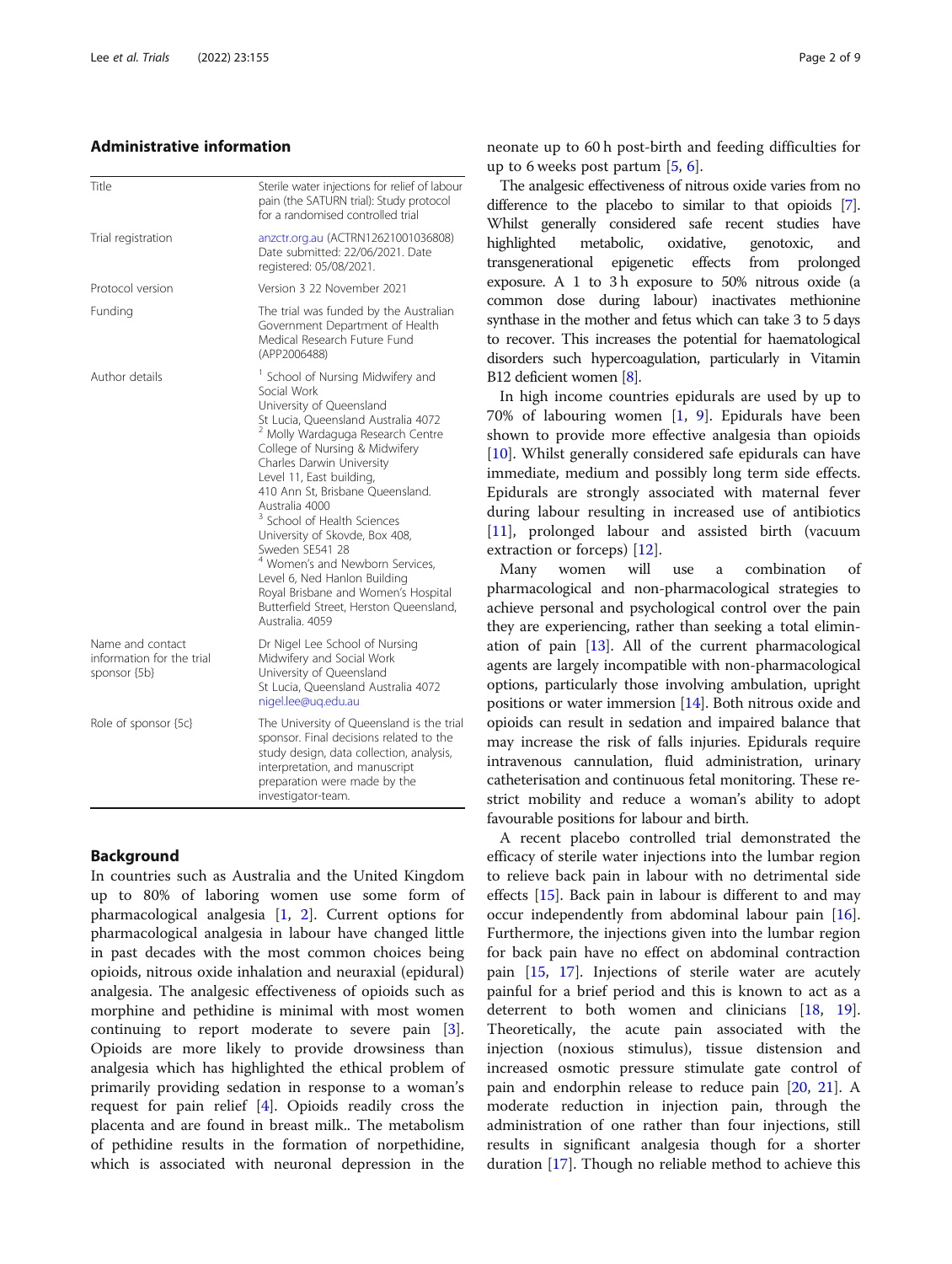is currently in use [[17\]](#page-8-0). A non-placebo exploratory trial and case study suggests the potential for using water injections to relieve abdominal labour pain [\[22](#page-8-0), [23](#page-8-0)].

Vapocoolant sprays consist of rapidly evaporating solvents that quickly reduce skin temperature to produce a numbing effect and result in a moderate reduction in pain scores [\[24](#page-8-0)]. The only reported side effects are the cold sensation and occasionally mild transient erythema at the treated sites [[24](#page-8-0)].

#### **Objectives**

We aim to test the effectiveness of sterile water injections given into the abdomen to relieve labour contraction pain. We will also apply a vapocoolant spray immediately prior to the injections to reduce the injection discomfort.

#### Methods: participants, interventions and outcomes Trial design

This will be a pragmatic randomised placebo-controlled superiority trial specifically designed to provide evidence of the efficacy of water injections to relieve abdominal labour pain. Following provision of informed consent participants will be randomised to receive either water injections (intervention) or normal saline injections (control). For both groups pre-injection preparation with a vapocoolant spray will occur. The participant flow is demonstrated in Fig. 1.

#### Study setting

The trial will be conducted at a tertiary maternity unit in Brisbane Australia providing labour and birth care for approximately 5000 women annually. The research site provides both birth-centre and standard labour and birth care.

#### Study population and recruitment

We plan to recruit and consent provisionally eligible women in the late antenatal period (36–37 weeks). Whilst this may include women who are either ineligible at the onset of labour, or remain eligible but decline participation, this strategy will reduce the need to rely on clinical staff, in the birth suite and birth centre, to identify, screen, provide participant information and complete consent documentation whilst also providing care. This also minimises the ethical issue of recruiting and consenting in labour when pain and/or effect of medications may impact on the woman's capacity to consent to participation in research. Women may also be recruited upon presentation to the Birth Centre or Birth Suite in early labour.

The study site offers a number of models providing care to women likely to meet the inclusion criteria. These are broadly defined as Midwifery and General Practitioner (GP) Shared Care. Midwifery care models are provided by the Birth Centre, Midwifery Group Practices (MGP). Women attending GP shared care all return at 36 weeks gestation, providing an opportunity

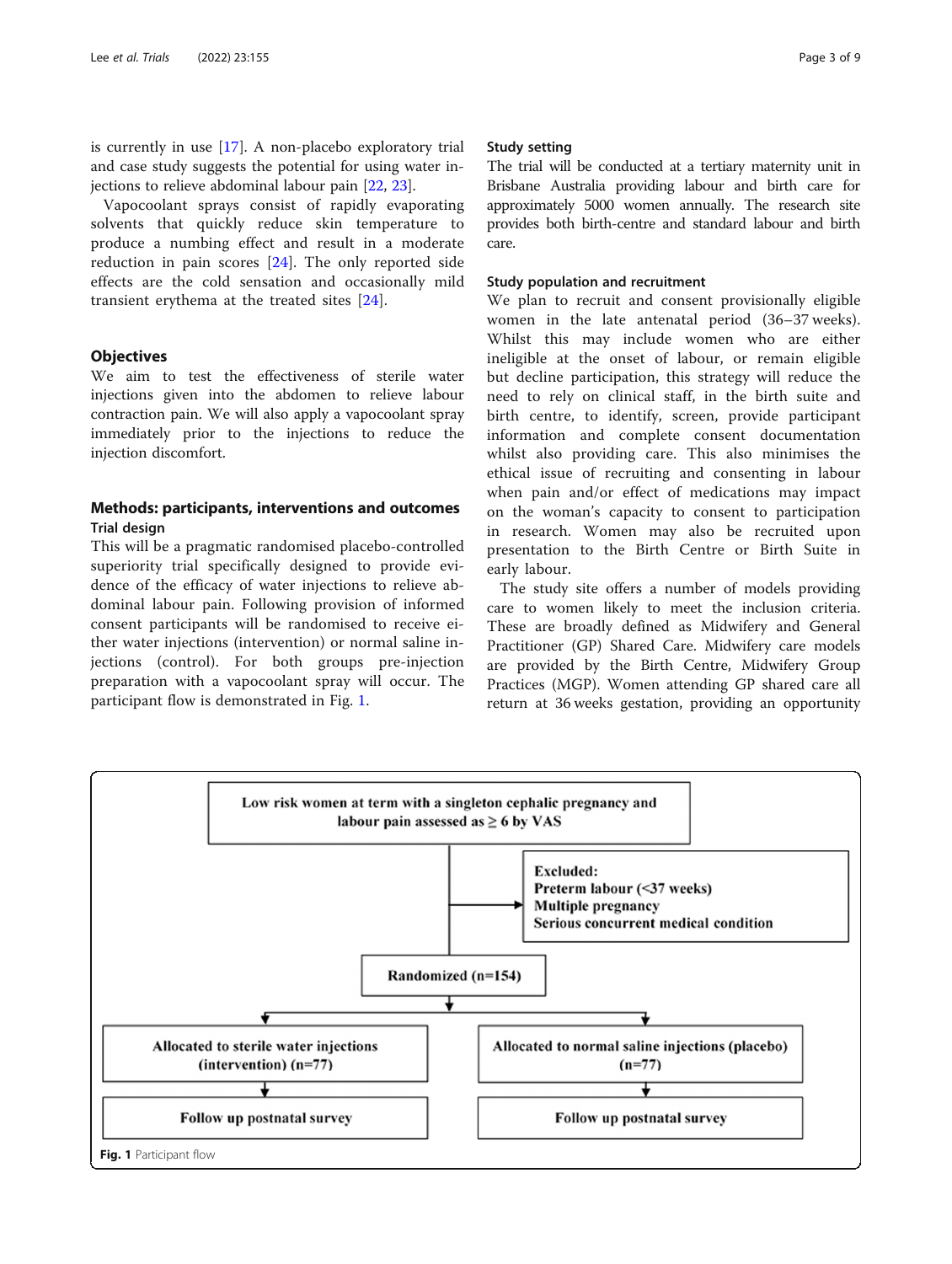to discuss the trial and participation. Women attending Birth Centre and MGP antenatal clinics will be approached during their 36–37 week visit. Consent processes will be undertaken by the Research Midwives or in their absence, a midwife who is not providing direct care to the woman.

In the event that COVID-19 restrictions prevent a face to face consent process Potential participants will be provisionally approached during the routine antenatal video conference and asked if they are interested in discussing participation in the trial with a research midwife. Interested participants will be asked for contact details (email address, mobile phone number) to arrange a suitable time for a discussion regarding the trial and potential participation using their preferred video conferencing format (e.g. FaceTime, Zoom, Teams). A link to the SATURN Trial Participant Information and e-Consent form will be sent to the potential participant so they can review the trial information and consider any questions prior to the discussion.

The e-Consent form requires a three step verification process consisting of i) indicating 'yes' to verify statements that appear on the consent form; ii) drawing a signature on the screen either with a mouse or device touch screen; iii) final declaration that the participant is aware that submitting the form with the signature is equivalent to providing a signed consent form. The participants are then able to download a copy of the completed and signed SATURN trial Participant Information and e-Consent form and a pdf copy is sent to a designated email address.

This trial does not involve the collection of biological specimens.

#### Eligibility criteria

Eligibility criteria consists of ≥16 years of age, singleton cephalic (head down) pregnancy,  $\geq$  37 weeks gestation, spontaneous or induced labour, no serious concurrent medical conditions (pre-eclampsia, coagulopathy, diabetes other than diet controlled), cognitively capable of providing consent, able to read and understand instructions written in English. Upon admission to the birth suite randomisation will occur when the participant's self-assessment of labour pain ≥60 mm (Visual Analogue Scale [VAS]  $0-100$  mm,  $0 =$  no pain  $100 =$  worst conceivable pain), and requesting pain relief.

#### Randomisation and blinding

Randomisation schedules will be prepared by a statistician independent of the study using computergenerated pseudo-random numbers, using varying block sizes. Identical ampoules of either normal saline or sterile water will be pre-prepared by the study site pharmacy and packed in opaque black plastic packets and arranged

based on the allocation schedule. Following confirmation of consent two midwives will remove the next ampoule in sequence and administer the injections. Normal saline for injection 0.9% will be used as the placebo solution. Normal saline is an active placebo resulting in some minor injection discomfort and some degree of analgesia, it has been used successfully in previous placebo controlled trials [[15](#page-8-0), [25](#page-8-0)]. Outcome assessment will be undertaking by the midwife administering the injections. The use of the vapocoolant in both the intervention and control arms will reduce the chance of participant and outcome assessor unbinding as all women will experience cooling effect of the vapocoolant. The data analysis will be blinded to the allocated group.

#### Interventions

Participants in the intervention groups will receive intradermal injections of 0.1–0.3 ml of sterile water into six anatomical points on the abdomen (Fig. [2\)](#page-4-0). The volume required to be injected is based on the visual estimation of the resulting blister or 'bleb'. If the needle is inserted beyond the intradermal layer the bleb does not occur and the needle may require repositioning to achieve the correct anatomical depth. The location of the injections is based on a previous RCT of water injections versus acupuncture and early studies that used intradermal injections of local anaesthetic into the abdomen to relieve pain in labour [[22](#page-8-0), [26](#page-8-0), [27](#page-8-0)]. These studies suggested that injections given in a line extending medially from the fundus to the suprapubic area and extending laterally from the suprapubic region will produce an effective analgesic response. As the experience and location of contraction pain varies considerably the precise location and number of injections may vary based on the areas of greatest discomfort indicated by the woman. Otherwise there will be no special criteria for modifying the allocated interventions. The injection procedure will be ceased at the request of the participant. Up to three repeat courses of injections will be provided for women who request them.

Data items such as location of injections, VAS and duration of effect will be collected for the initial and repeat injections. To improve adherence to study protocols all midwives administering water injections will be credentialed in this technique using a competency based assessment that was used successfully in our previous trials [\[22](#page-8-0), [28](#page-8-0)]. Midwives will indicate the number and location of the injections given on the data collection form which will be monitored by the research officers for adherence to the protocol.

Participants in the control group will receive intradermal injections of 0.1–0.3 ml of normal saline 0.9% for injection into the abdomen as previously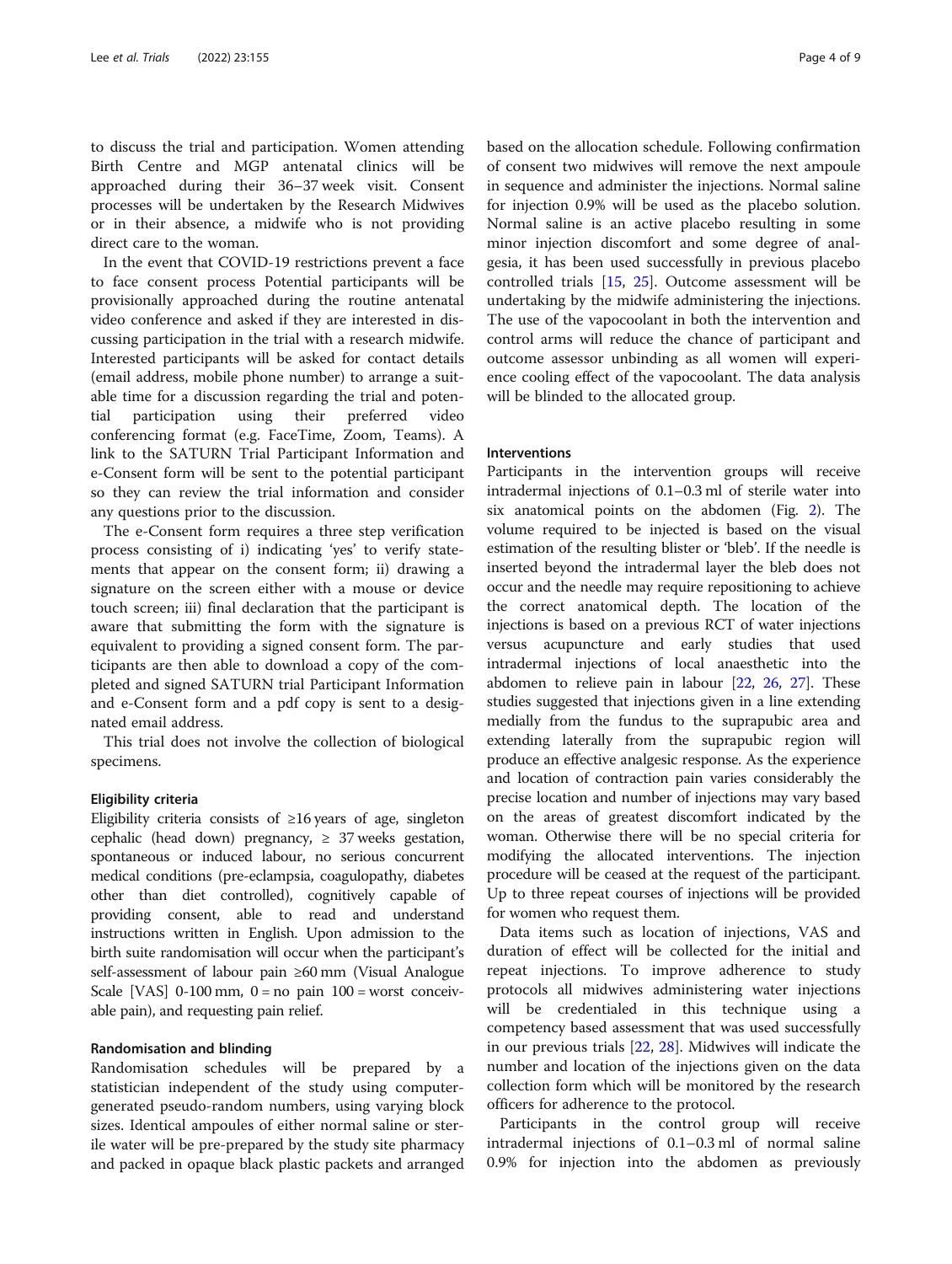<span id="page-4-0"></span>

described. All other components of the administration will be the same as the intervention group.

Both groups will also receive skin preparation immediately prior to the injections using the vapocoolant spray PainEase® manufactured by Gebauer. PainEase® spray contains 1,1,1,3,3-Pentafluoropropane and 1,1,1,2-Tetrafluoroethane which are non-flammable and unlike ethyl chloride are not absorbed through the skin and therefore safe to use in pregnancy. The cooling effect occurs through the rapid evaporation. PainEase is registered with the Australian Therapeutic Goods Administration as a vapocoolant topical anaesthetic available to the general public. The injection points will be sprayed with PainEase® spray at a distance of 12 cms from skin for a period of 5 to 8 s immediately prior to administering the injections.

Implementing the injections of sterile water of saline will not require alteration to usual care pathways. Participants in both arms will have access to any form of standard care including combinations of currently available pharmacological and non-pharmacological options.

Provisions for post-trial care There is no anticipated harm and compensation for trial participation. In the event that participants experience harm as a result of participation they will be able to apply for compensation through trial insurance provided by the sponsor.

#### **Outcomes**

The primary outcome for the trial is the mean difference in VAS scores of labour pain between intervention and control groups at 30 min following the administration of the injections. Secondary outcomes include the number of women experiencing an at least 30% or 50% reduction in pain following the injections. This is the measure of analgesic effectiveness recommended in the Cochrane Review of water injections for back pain in labour [\[29](#page-8-0)]. Other secondary outcomes are detailed in Table [1](#page-5-0).

#### Postnatal survey

Following birth all participating women will be asked to complete an electronic survey of their experiences of the injections and spray they received in the context of their labour and birth.

The survey is based on versions used in our previous studies and measures levels of satisfaction with pain relief, relaxation, likelihood to use in a subsequent labour and recommend to other women, most positive and negative aspects of the trial experience [\[15](#page-8-0)]. Survey data will be identifiable only through the allocated study participant code to enable matching with the allocated group in the clinical trial.

#### Participant retention and completion of follow-up

As the primary and clinical outcomes data is collected prior to or at birth loss to follow-up is expected to be minimal. Therefore, there are no specific plans to promote participant retention beyond this timeframe. Reasons for discontinuing the injections or declining further rounds of injections (i.e. birth, progress to use of epidural, other maternal reason, other fetal reason (e.g. abnormal CTG)) will be collected by the midwife on the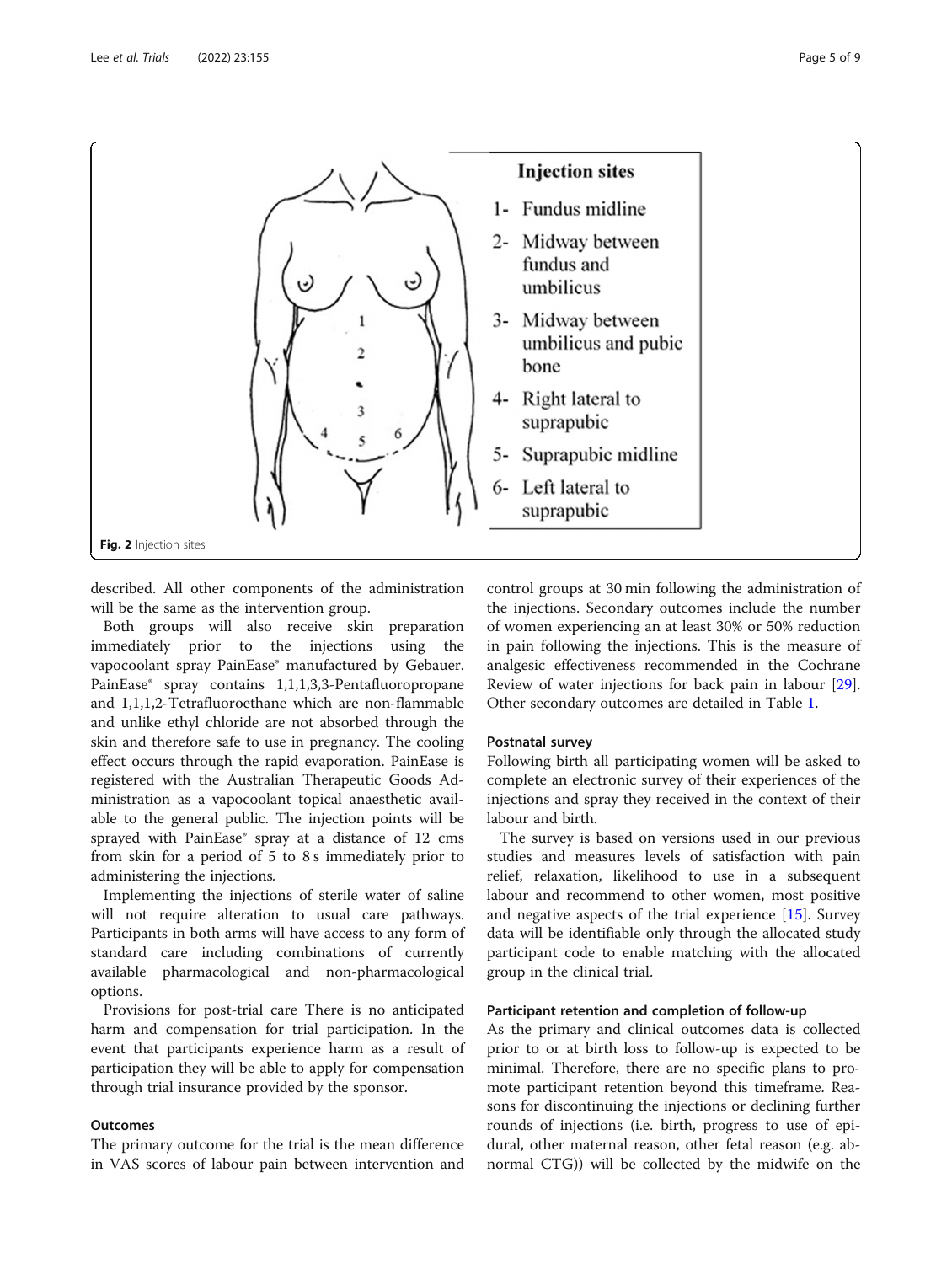|                                        | <b>Enrolment</b> | Study period      |                              |               |        |                       |                       |
|----------------------------------------|------------------|-------------------|------------------------------|---------------|--------|-----------------------|-----------------------|
|                                        |                  | <b>Allocation</b> | <b>Post-allocation</b>       |               |        |                       | Close-out             |
|                                        |                  |                   | Time periods after injection |               |        | $1 - 14$              | From                  |
| <b>TIMEPOINT**</b>                     |                  |                   | 30 min                       | <b>60 min</b> | 90 min | days<br>post<br>birth | perinatal<br>database |
| <b>ENROLMENT:</b>                      |                  |                   |                              |               |        |                       |                       |
| <b>Eligibility screening</b>           | $\times$         | $\times$          |                              |               |        |                       |                       |
| Signed consent form                    | X                |                   |                              |               |        |                       |                       |
| <b>Randomisation</b>                   |                  | X                 |                              |               |        |                       |                       |
| <b>INTERVENTIONS:</b>                  |                  |                   |                              |               |        |                       |                       |
| Sterile water injection                |                  | $\times$          |                              |               |        |                       |                       |
| Normal Saline placebo injection        |                  | X                 |                              |               |        |                       |                       |
| Vapocoolant spray                      |                  | $\times$          |                              |               |        |                       |                       |
| <b>ASSESSMENTS:</b>                    |                  |                   |                              |               |        |                       |                       |
| Cervical dilation                      |                  | X                 |                              |               |        |                       |                       |
| VAS of labour pain prior to injections |                  | $\times$          |                              |               |        |                       |                       |
| VAS of injection pain                  |                  | $\times$          |                              |               |        |                       |                       |
| VAS of labour pain post injection      |                  |                   | Χ                            | Χ             | Χ      |                       |                       |
| At least 30% reduction in VAS of pain  |                  |                   | X                            |               |        |                       |                       |
| At least 50% reduction in VAS of pain  |                  |                   | X                            |               |        |                       |                       |
| Pharmacological analgesia use          |                  | $\times$          |                              |               |        |                       | X                     |
| Non-pharmacological analgesia use      |                  | $\times$          |                              |               |        |                       | X                     |
| <b>Duration of labour</b>              |                  |                   |                              |               |        |                       | X                     |
| <b>Augmentation of labour</b>          |                  |                   |                              |               |        |                       | X                     |
| Mode of birth                          |                  |                   |                              |               |        |                       | X                     |
| <b>Estimated blood loss at birth</b>   |                  |                   |                              |               |        |                       | Χ                     |
| Apgar scores                           |                  |                   |                              |               |        |                       | Χ                     |
| Type of neonatal resuscitation         |                  |                   |                              |               |        |                       | X                     |
| <b>Admission to nursery</b>            |                  |                   |                              |               |        |                       | X                     |
| Duration of hospital stay              |                  |                   |                              |               |        |                       | X                     |
| <b>Breastfeeding at discharge</b>      |                  |                   |                              |               |        |                       | X                     |
| Postnatal survey                       |                  |                   |                              |               |        | X                     |                       |
| Economic analysis                      |                  |                   |                              |               |        |                       | X                     |

#### <span id="page-5-0"></span>Table 1 Schedule of enrolment, interventions and assessments

data collection form. For women who remain in hospital following their birth the survey will be completed on a tablet device. For those women opting for early discharge or discharged on weekends, a link to the survey will be emailed with one follow up contact from a research assistant within 2 weeks.

#### Sample size

We have calculated the sample size based on the recommended minimal clinically significant reduction in VAS scores: 10 mm difference on a 100 mm VAS score between intervention and placebo [\[30\]](#page-8-0). To demonstrate a 10 mm reduction (SD 20 mm) in VAS scores with 80% power and 0.05 significance (two-sided) would require 64 participants per group. Based on previous studies [[15\]](#page-8-0) we estimate an attrition of 20% due primarily to women giving birth or requesting epidural analgesia prior to the measurement of the primary outcome. The total sample size required would be 154 participants, 77 per trial group.

### COVID-19 safe data collection

We have designed a method of data collection that is both COVID-19 safe and compatible with the realities of providing care during labour and birth. Data will be entered directly into a REDCap database using an iPad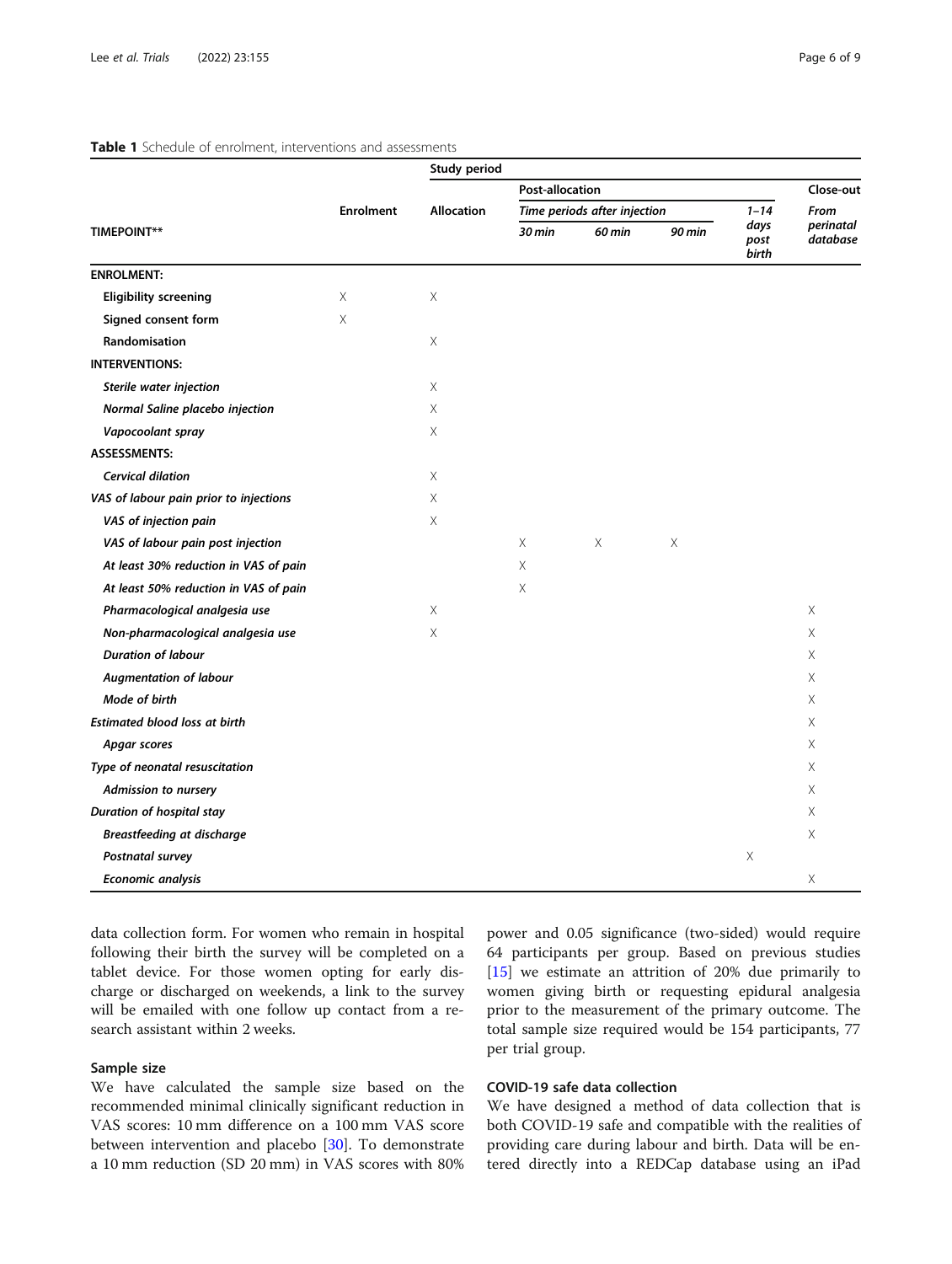specifically configured with the REDCap mobile application for the trial. Participants will carry a card that contains a unique study number that once entered will link to an existing database entry. Following randomisation the attending midwife will enter minimal required data (e.g. allocation code, results of most recent vaginal examination). The iPad will then be placed in a waterproof protective sleeve that will allow the woman to use touch screen 'sliders' to indicate their level of pre–treatment, injection and post-treatment on a 100 mm VAS scale. The use of digital VAS has been validated against paper versions [[31](#page-8-0)]. The protective sleeve will prevent device contamination from body fluids, shower and bath water and can be disposed of following data entry. Direct data entry will reduce data transcription errors contributing to trial fidelity. Each midwife will have a unique code to identify them as responsible for data entry in keeping with Good Clinical Practice (GCP) principles. A horizontal VAS is used to measure the primary outcome, the experience of self-reported pain scores. The VAS is sensitive to pain intensity, validated for use in research and most individuals have no difficulties using it [\[32](#page-8-0)]. Demographic and clinical data will be extracted from the research sites perinatal database.

#### Data management

Data entry, both paper and electronic, will be stored and maintained at the University of Queensland as specified by the relevant UQ Policies and Procedures, specifically: 4.20.06 Research Data Management, 6.40.01 Information Management Policy. Paper files will be stored within a locked cabinet with a locked office with only relevant research team members provided with access. Electronic files will be stored on a secure password protected network with access restricted to relevant research team members. Data sharing arrangements will specify transfer of required data using secure password protected files and file transfer platforms or restricted access to cloud based datasets (REDcap). The final dataset will only be accessible to investigators participating in the data analysis as specified within the trial agreements.

#### Data analysis

All women who underwent randomisation and for whom primary outcome data is available will be analysed in their allocated treatment groups regardless of the intervention received (i.e. intention to treat). Randomisation should ensure that any baseline differences between groups occur by chance. To control for cluster effect repeated measurement, a linear mixed-model analysis will be conducted to investigate the difference in mean VAS score pre and post intervention. Missing VAS data will be addressed through imputation (last observation carried forward) A sensitivity analysis will be conducted following imputation to assess any effect on findings. Clinical data will be analysed on an available case basis with numbers of participants with missing data presented in the results tables. Categorical data will be analysed with chi-squared tests and non-repeated continuous variables will be analysed with t-tests if normally distributed or Mann-Whitney U test if non-normally distributed. Additional multivariable analysis will be employed if baseline differences are noted between the two groups. Treatment effects will be presented as mean difference or relative risks with 95% confidence intervals. All study outcomes will be analysed using a two-sided  $P$  value of  $<0.05$  to indicate statistical significance. We do not plan to undertake any subgroup analysis or interim analysis.

For the postnatal survey data descriptive statistics will be calculated for all variables, including mean, median, standard deviation, range, and percentages as appropriate. Free text responses will be analysed thematically.

#### Economic analysis

A cost-effectiveness analysis will be undertaken to compare costs and outcomes of between intervention and placebo groups from the perspective of the health system. The approach to identification, measurement and valuing resource use will follow a similar approach to that which we have used in previous studies [[15](#page-8-0)]. Information about resource use and costs will be collected at the research site. In the case of the intervention, resources to be identified and measured will include those associated with the establishment of the intervention (staff training, development of educational resources and credentialing) and staff time required for administration. Costs will be allocated to the relevant resource items using appropriate values. For example, staff time will be costed using hourly award rates plus on-costs; and the costs of length of stay and complications from admission to discharge of hospital will be estimated using appropriate Diagnostic Related Groups. The outcome for the economic evaluation is VAS pain score difference between two groups. The incremental costeffectiveness ratio will be calculated and the costeffectiveness acceptability curve will be graphed to summarise the uncertainty of cost-effectiveness according to different willingness to pay.

#### Monitoring and reporting of risks

Standard Operational Procedures (SOPs) will be developed for risk management and reporting based on those used in previous clinical trials [\[15\]](#page-8-0). The SOPs will detail role responsibilities and processes for risk reporting and be reviewed and approved by a Data Safety Monitoring Board (DSMB) and trial Steering Committee. The DSMB members consist of an Obstetrician, midwife, statistician, and a consumer representative and provide independent oversight of the trial. The Steering Committee will consist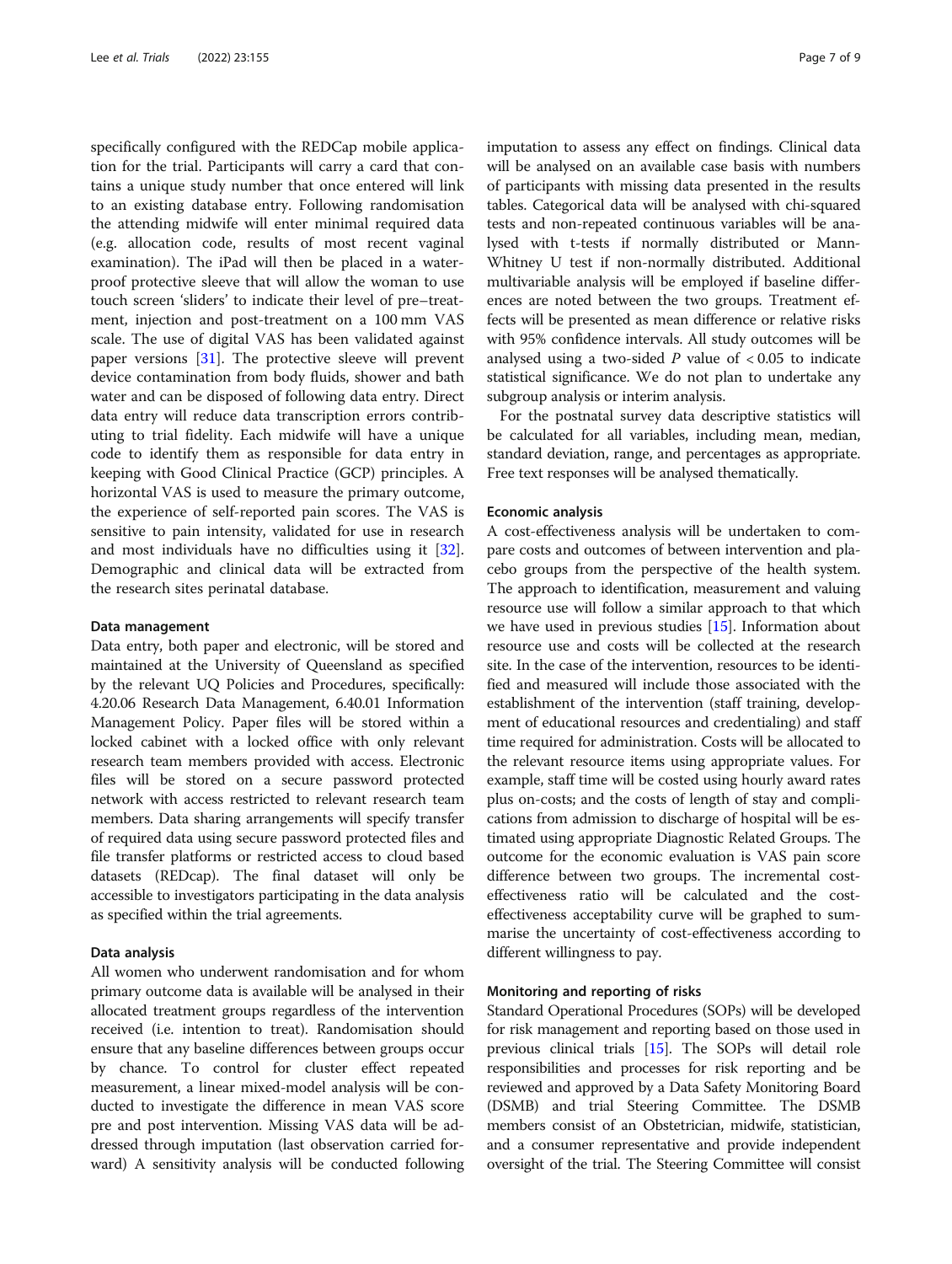of the Chief Investigators and Trial Manager and convene every 2 weeks. Each SOP will define and stratify any potential risk according to the University of Queensland Risk Level Calculator, which assesses the 'likelihood' versus the 'consequences' of risk and thereby assigns ratings from  $1 =$ low to  $5 =$ very high. The SOPs will also outline the standardised response and reporting procedure per risk level. Emergency code breaks for trial allocation will be available 24/7 if required. All adverse events will be reported and actioned immediately. The DSMB will manage the Risk Register, and recommend necessary modifications or termination of the trial. The DSMB will meet quarterly, or in response to serious adverse events and may undertake audits of trial conduct. Code breaking (unblinding) is possible in the event of a serious unexpected adverse event that requires identification of the allocated intervention to progress treatment. A sealed envelope containing the allocation will be held onsite in a secure location and accessible 24 h a day. Annual reports on trial progress will be provided to the Human Research Ethics Committee (HREC). The HREC will also be notified of any serious adverse events.

#### Dissemination of findings

The results will be reported in conferences or peerreviewed journals. The results will also be shared with participants, healthcare professionals and the public through lectures or science handbooks.

#### **Discussion**

The provision of effective pain relief is a fundamental aspect of respectful, safe care during labour and birth [[33](#page-8-0)]. Ideally, pharmacological analgesic options should support, rather than limit, women's choices and plans to manage the pain of labour and be free of side effects that may negatively contribute to the experience and outcomes of labour. Currently none of the commonly available pharmacological options achieves this. What is needed is an analgesic option that is simple to administer, effective in reducing contraction pain, largely free of side effects and compatible with non-pharmacological techniques. The use of sterile water injections has the potential to fulfil this need. The technical simplicity of sterile water injections makes it suitable for use in all maternity care settings and by many levels of health care providers.

Our study will be the first placebo-controlled randomised trial to assess the use for sterile water injections to relieve the abdominal contraction pain of labour. The study design has the methodological strength to provide high level evidence efficacy and safety. The trial will also initiate the use of a vapocoolant spray to mitigate the pain associated with the administration of water injections and assess the impact of this approach on the acceptability of the procedure. The postnatal survey will assess women's

satisfaction with the allocated treatment and likelihood to reuse the same method in subsequent pregnancies. This experience of using water injections for abdominal labour pain will be further explored in proposed qualitative studies. The economic analysis will assess patterns and levels of resource utilisation associated with each participant across the two arms of the study. The combination of data and analysis will assist in contextualising findings from the RCT and enhance the understanding of the potential role of water injections as a labour pain analgesic.

The successful completion of our trial will see a new use for one of the most widely available medical preparations as an analgesic, improved choice for women and more efficient use of health resources.

#### Trial status

Trial protocol version and date: Version 3 22 November 2021

Recruitment will commence 25th April 2022 Recruitment to be completed by 31st May 2023

#### Abbreviations

GP: General Practitioner; MGP: Midwifery Group Practice; VAS: Visual analogue scale; SOP: Standard Operational Procedure; DSMB: Data Safety Monitoring Board; GCP: Good Clinical Practice

#### Supplementary Information

The online version contains supplementary material available at [https://doi.](https://doi.org/10.1186/s13063-022-06093-3) [org/10.1186/s13063-022-06093-3.](https://doi.org/10.1186/s13063-022-06093-3)

| Additional file 1. |  |
|--------------------|--|
| Additional file 2. |  |

#### Acknowledgements

The authors gratefully acknowledge the support of the School of Nursing Midwifery and Social Work, University of Queensland.

#### Composition, roles and responsibilities

Steering committee: Nigel Lee (principal investigator), Leonie Callaway (principal investigator), Belinda Barnett (principal investigator), Sarah Kirby (Associate investigator), Janine Farquharson (Associate investigator). The steering committee will supervise the trial.

#### Authors' contributions

NL conceived the study and drafted the study protocol and manuscript. SK, LM, YG, LC and BB revised the study protocol, design and manuscript. YG calculated the sample size and devised the data analysis plan. All authors reviewed and approved the final manuscript.

#### Funding

The trial was funded by the Australian Government Department of Health Medical Research Future Fund (APP2006488). The funding body had no role in the design of the protocol and will not have any role in the conduct of the study including interpretation of data and preparation of manuscripts for publication.

#### Availability of data and materials

Access to the full trial protocol and data from this study will be confidential until the trial is completed and the database is closed at the end of the study. Following final publications the protocol and database will be open to other researchers upon request in line with National Health and Medical Research Council policy.